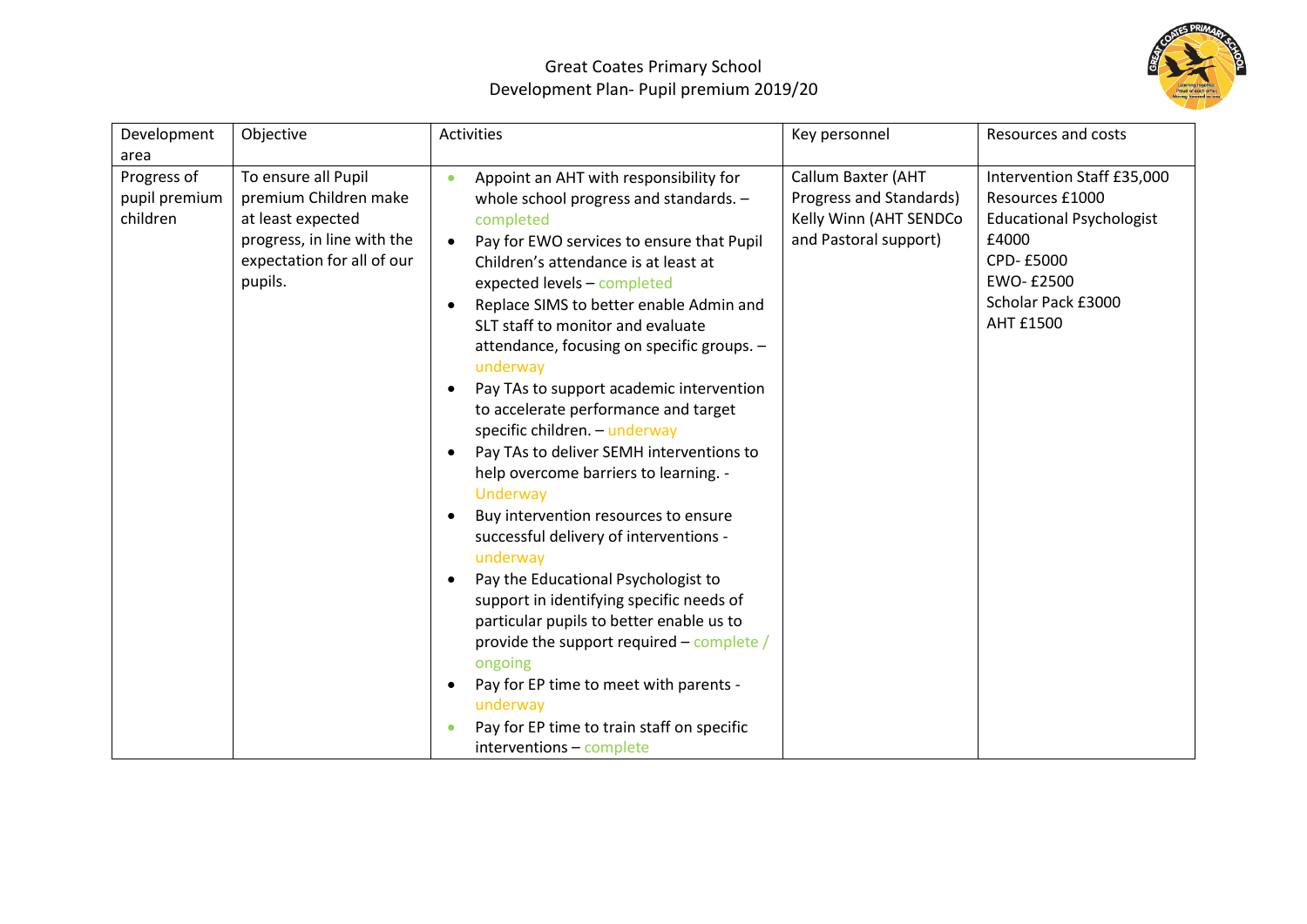

|                             | Invest in a tracking system to ensure<br>progress is being made and identify pupils<br>whose progress is at risk early. - underway<br>Develop and implement a training package<br>of CPD for TA based around teaching<br>strategies and their knowledge and skills. -<br>underway<br>Fund CPD opportunities for teaching team<br>to ensure they have the knowledge and<br>skills necessary to ensure good progress. -<br>Underway |     |
|-----------------------------|-----------------------------------------------------------------------------------------------------------------------------------------------------------------------------------------------------------------------------------------------------------------------------------------------------------------------------------------------------------------------------------------------------------------------------------|-----|
| <b>Success</b><br>criterion | All pupil premium children will make expected progress                                                                                                                                                                                                                                                                                                                                                                            | RAG |
|                             | Children with specific needs will gain the support they need to ensure they make progress                                                                                                                                                                                                                                                                                                                                         | RAG |
|                             | Children who have been identified as having potential to make better than expected progress have the                                                                                                                                                                                                                                                                                                                              | RAG |
|                             | support to do so.                                                                                                                                                                                                                                                                                                                                                                                                                 |     |

| Development | Objective                 | <b>Activities</b>                                  | Key personnel  | Resources and costs              |
|-------------|---------------------------|----------------------------------------------------|----------------|----------------------------------|
| area        |                           |                                                    |                |                                  |
| Experiences | To ensure that all        | Subsidise school trips to make sure that low       | Adim staff     | Subsidies for trips / visitors / |
|             | children have the         | income isn't a barrier to learning which leads to  | Teaching staff | workshops - £3000                |
|             | opportunity to            | children missing out - ongoing                     | Robyn Bradley  | Music resources £3000            |
|             | experience a wide range   | Subsidise cost of visitor / workshop activities in |                | Art resources £5000              |
|             | of things both inside and | school for the above reason. $-$ ongoing           |                | After school club TA £2500       |
|             | outside of school.        | Pay for staff for breakfast club so that it can be |                | Breakfast club staff £6000       |
|             |                           | offered at a low cost to ensure all children have  |                |                                  |
|             |                           | access to breakfast club and support parents       |                |                                  |
|             |                           | who work. $-$ complete / ongoing                   |                |                                  |
|             |                           | Pay for staff to run an after school child care    |                |                                  |
|             |                           | club at a lower rate than other local schemes to   |                |                                  |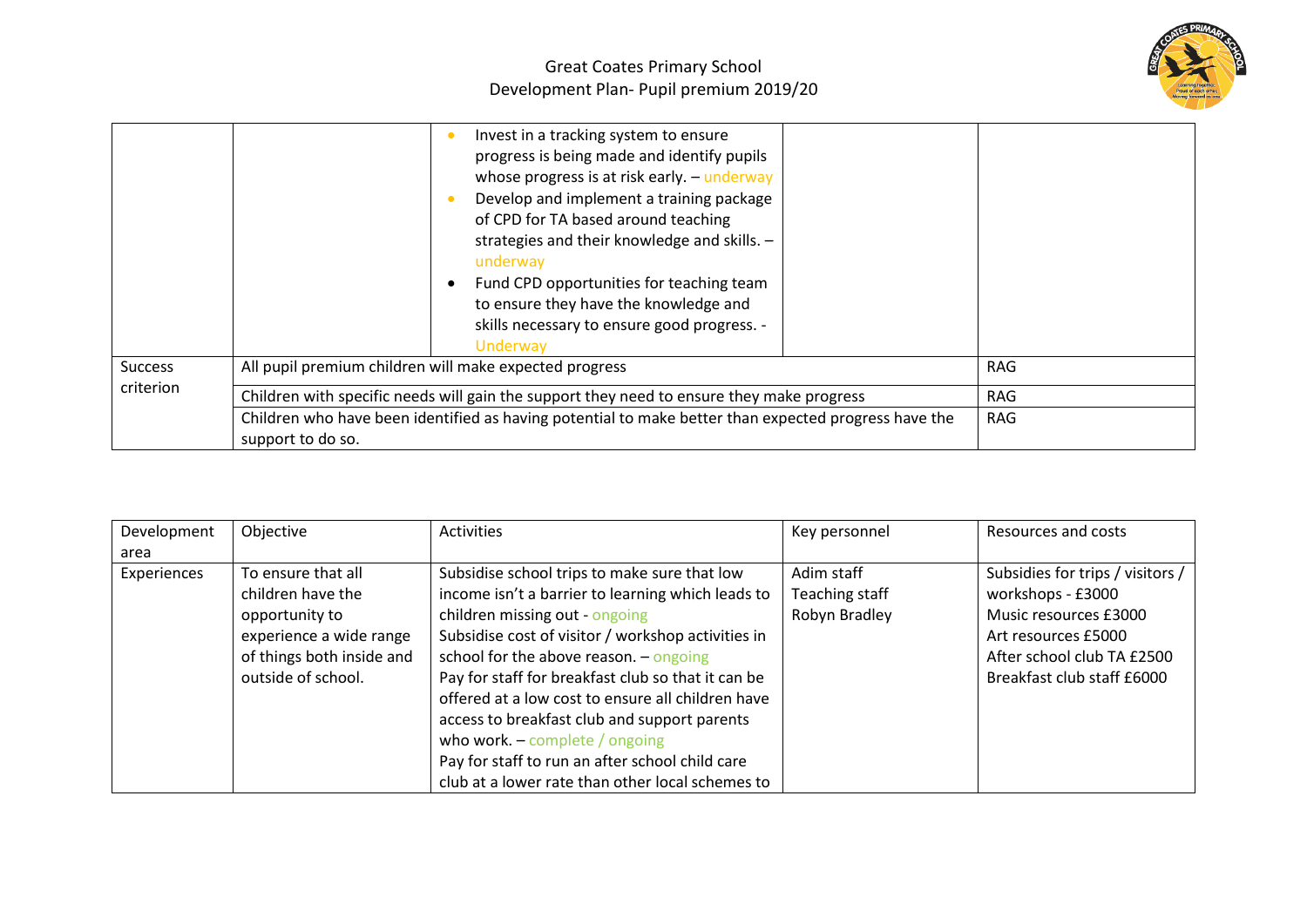

|                             |                                                               | support parents back into work and provide<br>social experiences for children. complete /<br>ongoing<br>Pay for new music resources and a new music<br>scheme to ensure high quality music teaching<br>takes place. It will broaden the skill set and<br>experiences of all children. Under way<br>Pay for a new art scheme and the supporting<br>resources to ensure high quality art teaching to<br>broaden the skills and experiences of all<br>children-Underway<br>Pay for staff to deliver after school clubs so that<br>all children have access to enrichment activities-<br>underway |            |  |
|-----------------------------|---------------------------------------------------------------|-----------------------------------------------------------------------------------------------------------------------------------------------------------------------------------------------------------------------------------------------------------------------------------------------------------------------------------------------------------------------------------------------------------------------------------------------------------------------------------------------------------------------------------------------------------------------------------------------|------------|--|
| <b>Success</b><br>criterion | All children to have a richer curriculum                      |                                                                                                                                                                                                                                                                                                                                                                                                                                                                                                                                                                                               | <b>RAG</b> |  |
|                             | All children participate in trips / visitors / workshops      |                                                                                                                                                                                                                                                                                                                                                                                                                                                                                                                                                                                               | RAG        |  |
|                             | Breakfast club and after school club provide wrap around care |                                                                                                                                                                                                                                                                                                                                                                                                                                                                                                                                                                                               | <b>RAG</b> |  |

## **Other projects funded by Pupil Premium**

The decisions for spending are based on two things. Firstly, targeted on individuals and small groups and secondly, whole cohorts and the whole school. Decisions have been made in line with EEF recommendations. *"Good teaching is the most important lever schools have to improve outcomes for disadvantaged pupils. Using the Pupil Premium to improve teaching quality benefits all students and has a particularly positive effect on children eligible for the Pupil Premium. While the Pupil Premium is provided as a different grant from core funding, this financial split shouldn't create an artificial separation from whole class teaching."* EEF Guide to the Pupil Premium 2019

| Activities funded by the grant                      | Impact expected                                                  | Cost    |
|-----------------------------------------------------|------------------------------------------------------------------|---------|
| Socially speaking-                                  | The children who participate will have increased self-esteem,    | £612.51 |
| Social skills programme deliver 2-3 x a week by the | improved listening skills and have a better grasp of using       |         |
| learning mentor                                     | appropriate language. They will have increased expressive skills |         |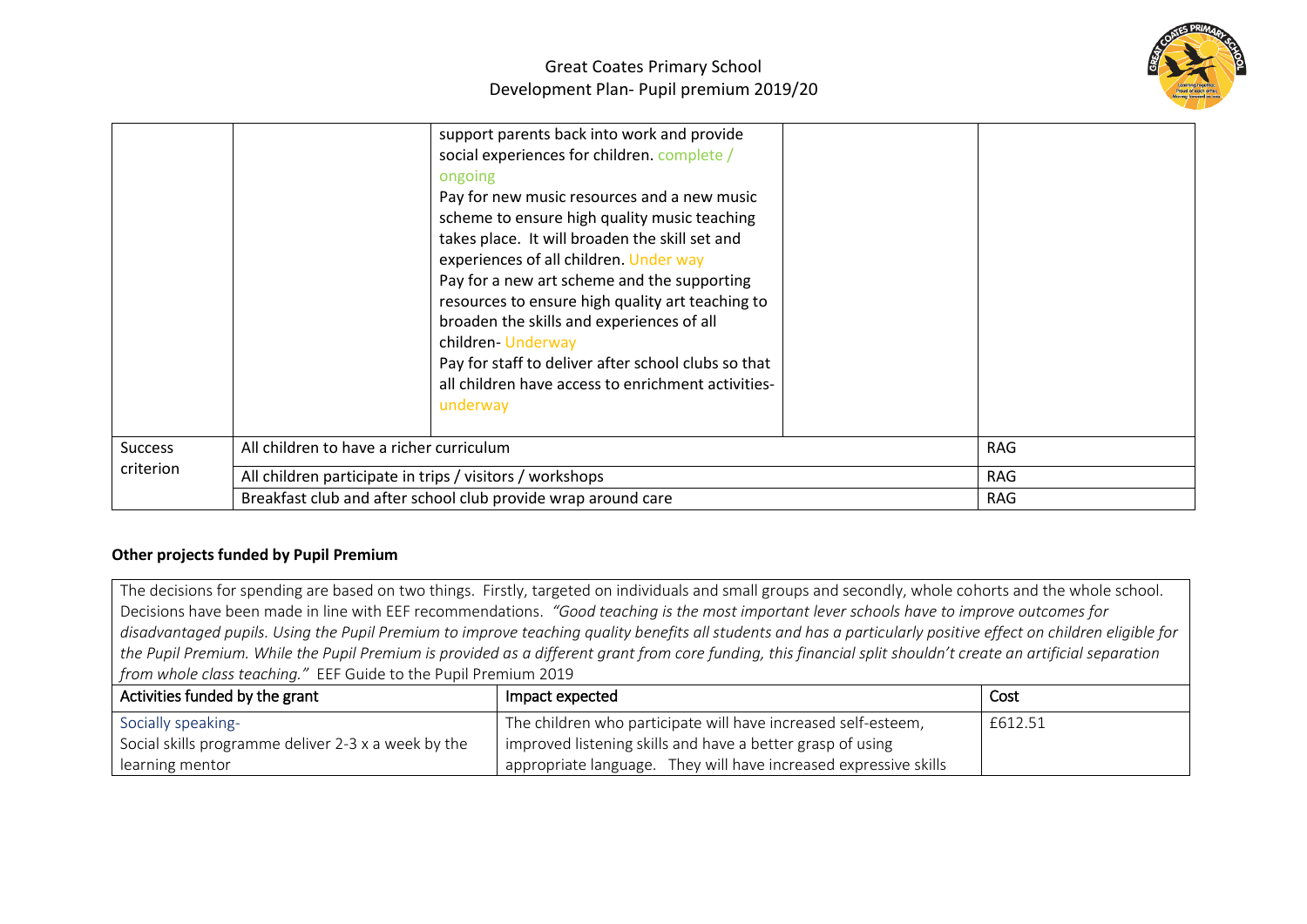

|                                                                                                                                                           | and increased confidence. This intervention will continue into<br>21018/19                                                                                                                                                                                                                                                   |          |
|-----------------------------------------------------------------------------------------------------------------------------------------------------------|------------------------------------------------------------------------------------------------------------------------------------------------------------------------------------------------------------------------------------------------------------------------------------------------------------------------------|----------|
| Forest Schools-<br>A weekly programme led by a qualified Forest School<br>Teacher. Each cycle lasts 10 weeks.                                             | The children involved will become more resilient and independent.<br>Their confidence and social skills will blossom This intervention will<br>continue into 2018/19 and will be increased.                                                                                                                                  | £5,000   |
| Colour away your worries<br>A mindfulness approach to dealing with stress and<br>anxiety. 20 minutes daily led by the learning mentor                     | The children will be more-able to deal with their stress and anxiety.<br>They will be more confident to express themselves and talk about<br>their mental health issues in a safe environment. This intervention<br>will continue into 2018/19                                                                               | £1036.78 |
| Lego therapy<br>Small group sessions based around building Lego.<br>Each child takes on a role for the build. It ends with a<br>collaborative free build. | Children will have better social skills regarding communication with<br>their peers. They will have developed teamwork skills especially co-<br>operation.<br>They will also experience pride, which will boost self-esteem. This<br>intervention will continue into 2018/19and will increase                                | £1850    |
| Nurture Lady<br>1:1 counselling sessions led by an externally sourced<br>agency.                                                                          | Individual outcomes based on the specific needs of the children.<br>Primarily around social interactions, self-esteem and managing<br>stress. Feedback from pupils and parents was very positive. Will<br>continue into 2018/19 with increased capacity.                                                                     | £8385    |
| Mental health training<br>Whole staff training focusing on impact of<br>relationships and positive mental health                                          | Refresher on previous training and restorative circle training so this<br>can be done in all classes,                                                                                                                                                                                                                        | £500     |
| Girls club<br>Girls only sports club, led by the sports coach. The<br>focus is upon building confidence in sports, exercise<br>and enjoyment.             | Specific girls will be targeted. The aim will be to improve<br>confidence, fitness and the children will develop an enthusiasm for<br>sport. This was so successful that the intervention has now ended.<br>There are no plans to continue into the next academic year,<br>however, if the need arises it will be untilised. | £1089.78 |
| Tuck shop<br>Pupil premium children will be entitled to a free<br>piece of tuck each day.                                                                 | This is a poverty proofing exercise to ensure that access to snack is<br>not prohibited for lower income families. Tuck shop continues to<br>be popular but there does need to be a shift into more healthier<br>foods.                                                                                                      | £4250    |